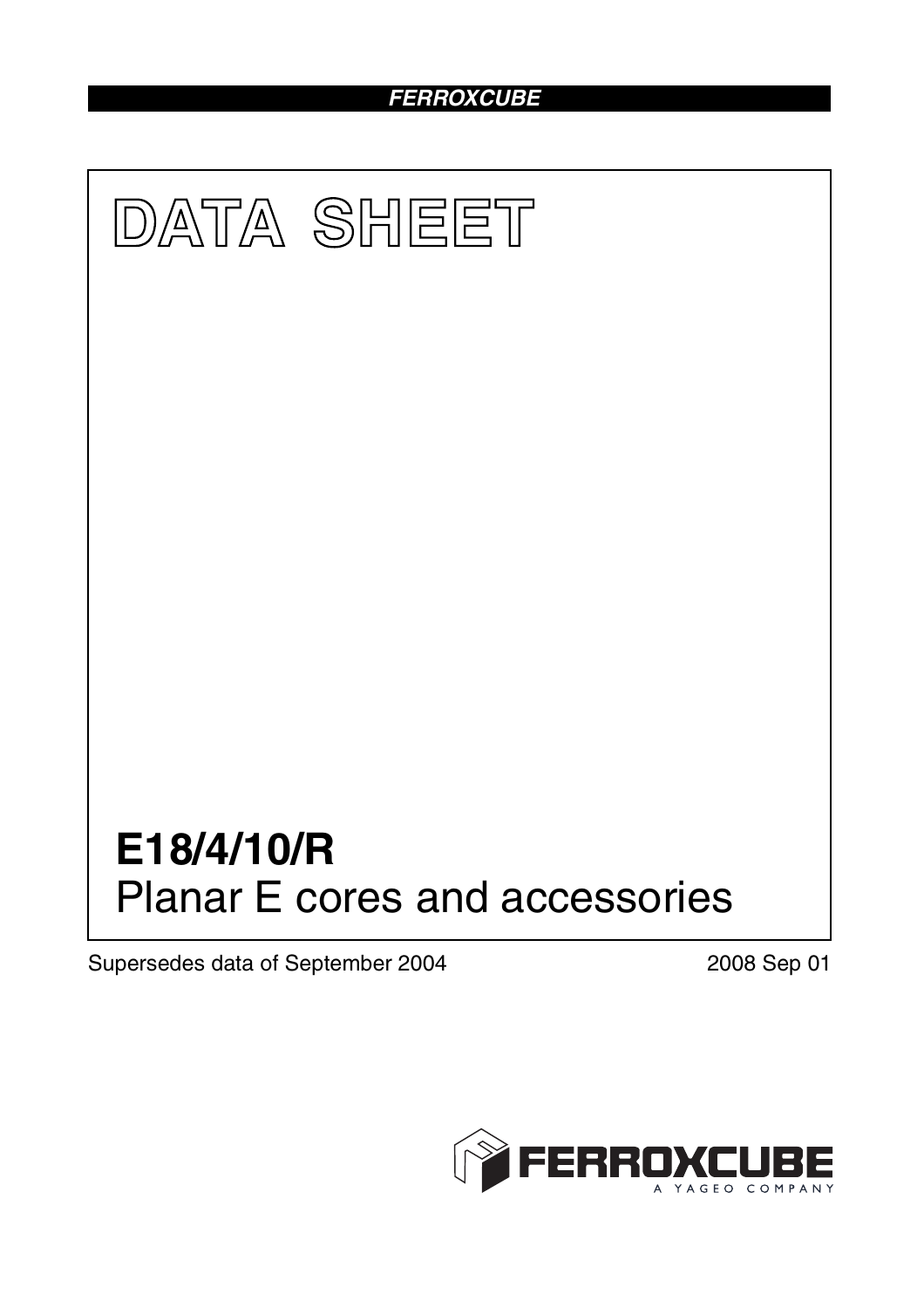## **CORES**

## **Effective core parameters of an E/PLT combination**

| <b>SYMBOL</b>             | <b>PARAMETER</b>    | <b>VALUE</b>  | <b>UNIT</b>     |
|---------------------------|---------------------|---------------|-----------------|
| $\Sigma(I/A)$             | core factor (C1)    | 0.498         | $mm-1$          |
| $\mathsf{V}_{\mathsf{e}}$ | effective volume    | 830           | mm <sup>3</sup> |
| $\mathsf{I}_\mathsf{e}$   | effective length    | 20.3          | mm              |
| $A_{\rm e}$               | effective area      | 39.5          | mm <sup>2</sup> |
| יmin                      | minimum area        | 35.9          | mm <sup>2</sup> |
| m                         | mass of E core half | $\approx 2.4$ | g               |
| m                         | mass of plate       | $\approx 1.7$ | g               |

## **Ordering information for plates**

| <b>GRADE</b>            | <b>TYPE NUMBER</b> |
|-------------------------|--------------------|
| 3C <sub>90</sub>        | PLT18/10/2/S-3C90  |
| 3C92<br>des             | PLT18/10/2/S-3C92  |
| 3C93<br>des             | PLT18/10/2/S-3C93  |
| 3C94                    | PLT18/10/2/S-3C94  |
| 3C95<br>des             | PLT18/10/2/S-3C95  |
| 3C <sub>96</sub><br>des | PLT18/10/2/S-3C96  |
| 3F <sub>3</sub>         | PLT18/10/2/S-3F3   |
| 3F35<br>des             | PLT18/10/2/S-3F35  |
| 3F <sub>4</sub><br>des  | PLT18/10/2/S-3F4   |
| ௵<br>3F45               | PLT18/10/2/S-3F45  |
| 3E6                     | PLT18/10/2/S-3E6   |





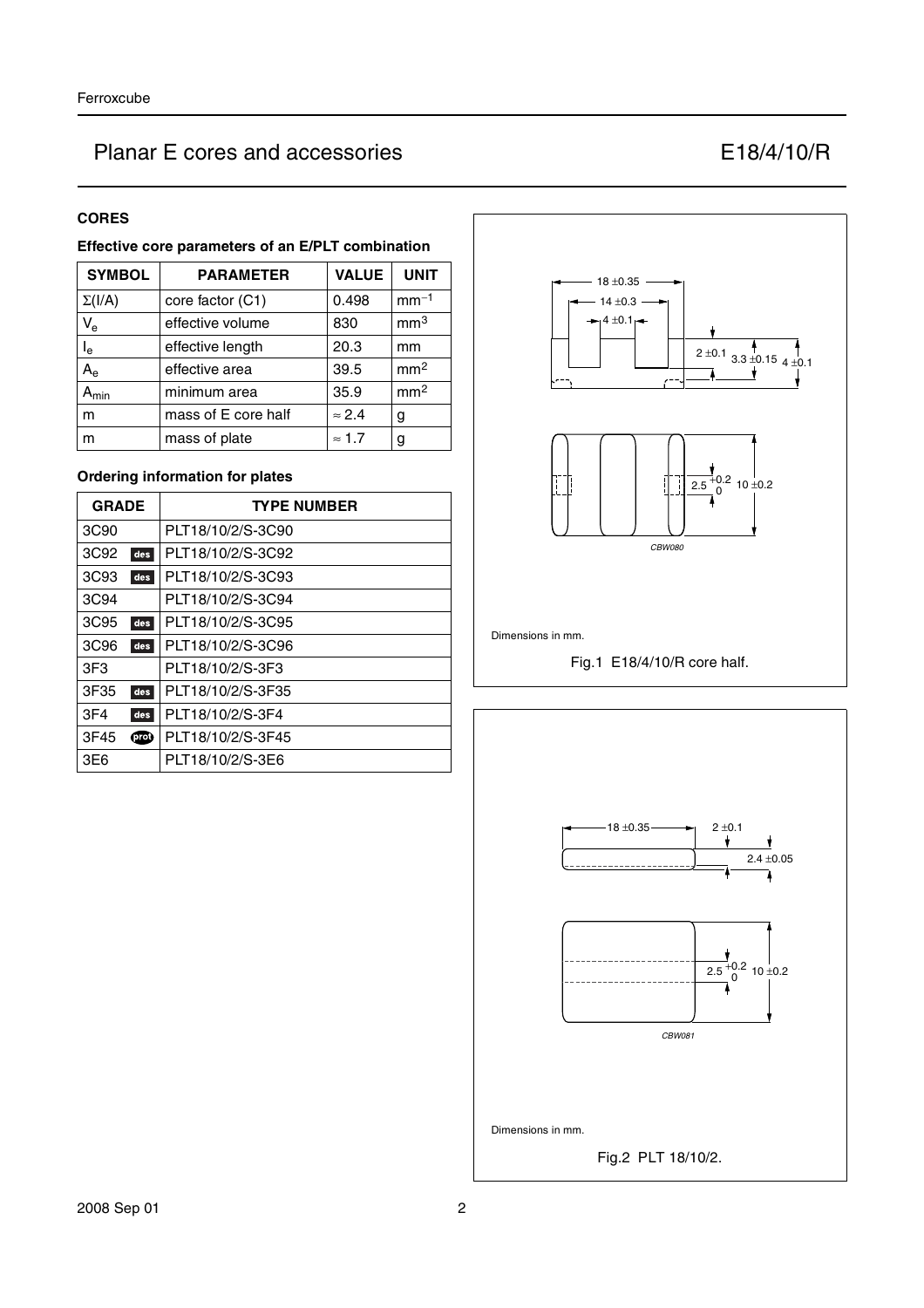## **Core halves for use in combination with a slotted plate (PLT/S)**

 $A_L$  measured in combination with a slotted plate (PLT/S) clamping force for  $A_L$  measurements, 20 ±10 N; measurement coil as for E18/4/10.

| <b>GRADE</b>           | $A_L$<br>(nH)  | $\mu_{\mathbf{e}}$ | <b>AIR GAP</b><br>$(\mu m)$ | <b>TYPE NUMBER</b>     |
|------------------------|----------------|--------------------|-----------------------------|------------------------|
| 3C90                   | $100 + 3%$     | $\approx 41$       | $\approx 870$               | E18/4/10/R-3C90-A100-P |
|                        | 160 ±3%        | $\approx 65$       | $\approx 470$               | E18/4/10/R-3C90-A160-P |
|                        | 250 ±5%        | $\approx 102$      | $\approx 240$               | E18/4/10/R-3C90-A250-P |
|                        | $315 + 8%$     | $\approx$ 129      | $\approx 170$               | E18/4/10/R-3C90-A315-P |
|                        | 3680 ± 25%     | $\approx 1500$     | $\approx 0$                 | E18/4/10/R-3C90        |
| 3C92<br>des            | 2690 ± 25%     | $\approx 1070$     | $\approx 0$                 | E18/4/10/R-3C92        |
| 3C93<br>des            | 3100 ± 25%     | $\approx$ 1230     | $\approx 0$                 | E18/4/10/R-3C93        |
| 3C94                   | $100 + 3%$     | $\approx 41$       | $\approx 870$               | E18/4/10/R-3C94-A100-P |
|                        | $160 + 3%$     | $\approx 65$       | $\approx 470$               | E18/4/10/R-3C94-A160-P |
|                        | 250 ±5%        | $\approx 102$      | $\approx 240$               | E18/4/10/R-3C94-A250-P |
|                        | $315 + 8%$     | $\approx$ 129      | $\approx 170$               | E18/4/10/R-3C94-A315-P |
|                        | 3680 ± 25%     | $\approx$ 1500     | $\approx$ 0                 | E18/4/10/R-3C94        |
| 3C95<br>des            | 4340 ± 25%     | $\approx 1780$     | $\approx 0$                 | E18/4/10/R-3C95        |
| 3C96<br>des            | 3250 ± 25%     | $\approx$ 1320     | $\approx 0$                 | E18/4/10/R-3C96        |
| 3F <sub>3</sub>        | $100 + 3%$     | $\approx 41$       | $\approx 870$               | E18/4/10/R-3F3-A100-P  |
|                        | $160 + 3%$     | $\approx 65$       | $\approx 470$               | E18/4/10/R-3F3-A160-P  |
|                        | 250 ±5%        | $\approx 102$      | $\approx 240$               | E18/4/10/R-3F3-A250-P  |
|                        | $315 + 8%$     | $\approx$ 129      | $\approx 170$               | E18/4/10/R-3F3-A315-P  |
|                        | 3100 ± 25%     | $\approx$ 1270     | $\approx 0$                 | E18/4/10/R-3F3         |
| 3F35<br>des            | 2500 ± 25%     | $\approx 1020$     | $\approx 0$                 | E18/4/10/R-3F35        |
| 3F4<br>des             | $100 + 3%$     | $\approx 41$       | $\approx 870$               | E18/4/10/R-3F4-A100-P  |
|                        | 160 ±3%        | $\approx 65$       | $\approx 470$               | E18/4/10/R-3F4-A160-P  |
|                        | 250 ±5%        | $\approx 102$      | $\approx 240$               | E18/4/10/R-3F4-A250-P  |
|                        | $315 + 8%$     | $\approx 129$      | $\approx 170$               | E18/4/10/R-3F4-A315-P  |
|                        | 1800 ± 25%     | $\approx 740$      | $\approx 0$                 | E18/4/10/R-3F4         |
| 3F45<br>$\circledcirc$ | 1800 ± 25%     | $\approx 740$      | $\approx 0$                 | E18/4/10/R-3F45        |
| 3E6                    | 15500 +40/-30% | $\approx 6400$     | $\approx 0$                 | E18/4/10/R-3E6         |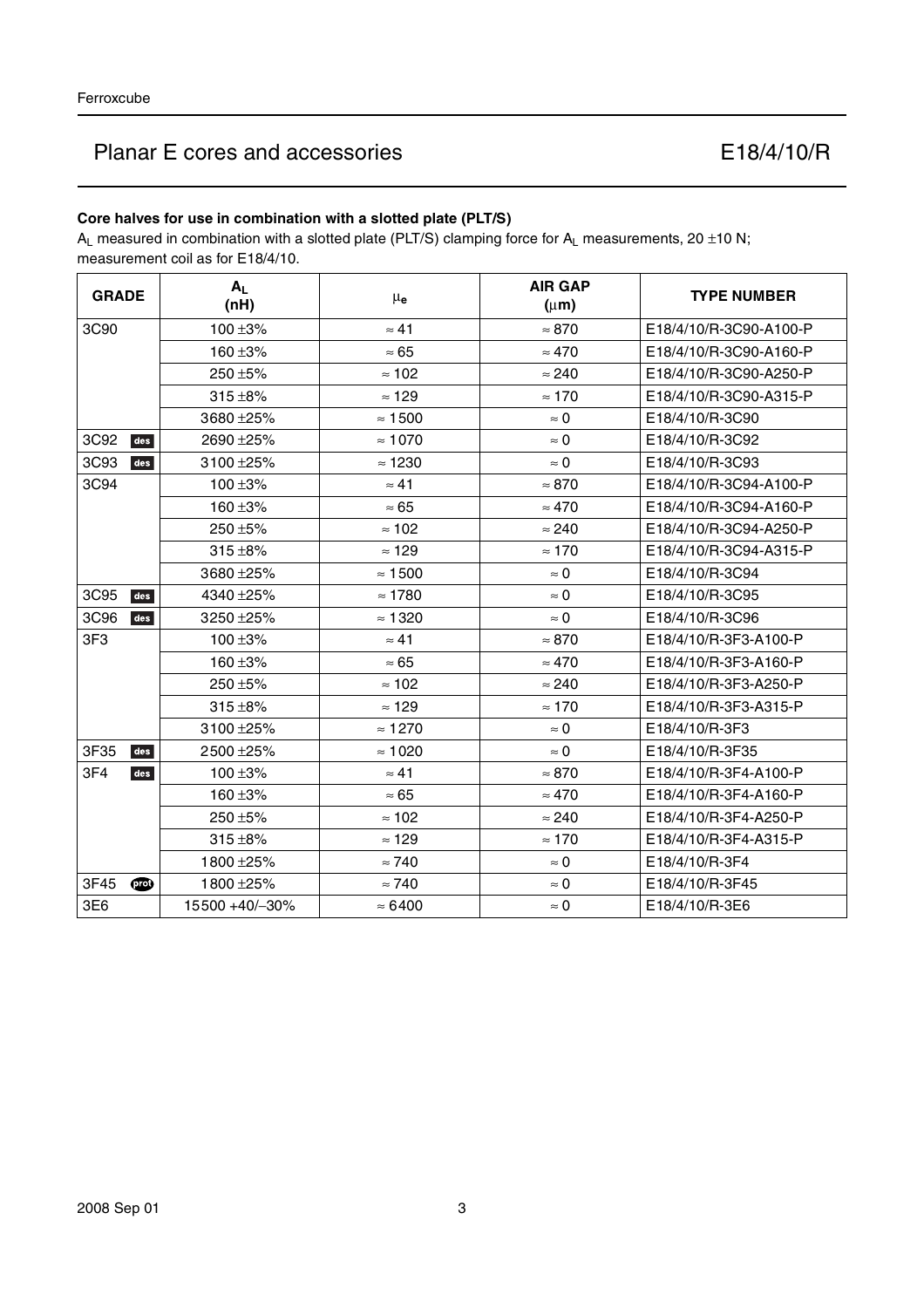| CORE LOSS (W) at<br>$B(mT)$ at |                                                 |                                                 |                                                |                                                          |                                            |                                                |
|--------------------------------|-------------------------------------------------|-------------------------------------------------|------------------------------------------------|----------------------------------------------------------|--------------------------------------------|------------------------------------------------|
| <b>GRADE</b>                   | $H = 250$ A/m;<br>$f = 10$ kHz;<br>$T = 100 °C$ | $f = 100$ kHz;<br>$B = 100$ mT;<br>$T = 100 °C$ | $f = 100$ kHz;<br>$B = 200$ mT;<br>$T = 25 °C$ | $f = 100$ kHz;<br>$B = 200 mT$ ;<br>T = 100 $^{\circ}$ C | = 400 kHz;<br>$B = 50$ mT;<br>$T = 100 °C$ | $f = 500$ kHz;<br>$B = 50 mT;$<br>$T = 100 °C$ |
| E18/R+PLT18/S-3C90             | $\geq 320$                                      | $\leq 0.095$                                    |                                                | $\qquad \qquad -$                                        |                                            |                                                |
| E18/R+PLT18/S-3C92             | $\geq$ 370                                      | $\leq 0.075$                                    |                                                | $\leq 0.5$                                               |                                            |                                                |
| E18/R+PLT18/S-3C93             | $\geq 320$                                      | $\leq 0.075^{(1)}$                              |                                                | $\leq 0.5^{(1)}$                                         |                                            |                                                |
| E18/R+PLT18/S-3C94             | $\geq$ 320                                      | $\leq 0.075$                                    |                                                | $\leq 0.5$                                               |                                            |                                                |
| E18/R+PLT18/S-3C95             | $\geq 320$                                      |                                                 | $\leq 0.46$                                    | $\leq 0.43$                                              |                                            |                                                |
| E18/R+PLT18/S-3C96             | $\geq 320$                                      | $\leq 0.06$                                     |                                                | $\leq 0.4$                                               | $\leq 0.15$                                | $\leq 0.3$                                     |
| E18/R+PLT18/S-3F3              | $\geq$ 300                                      | $\leq 0.09$                                     |                                                |                                                          | $≤ 0.16$                                   |                                                |
| E18/R+PLT18/S-3F35             | $\geq$ 300                                      |                                                 |                                                |                                                          | $\leq 0.08$                                | $≤ 0.12$                                       |
| $E18/R + PLT18/S-3F4$          | $\geq$ 250                                      |                                                 |                                                |                                                          |                                            |                                                |
| E18/R+PLT18/S-3F45             | $\geq$ 250                                      |                                                 |                                                |                                                          |                                            |                                                |

### **Properties of core sets under power conditions**

1. Measured at 140 °C.

## **Properties of core sets under power conditions (continued)**

|                    | $B(mT)$ at                                      |                                                 |                                              |                                               |                                                     |
|--------------------|-------------------------------------------------|-------------------------------------------------|----------------------------------------------|-----------------------------------------------|-----------------------------------------------------|
| <b>GRADE</b>       | $H = 250$ A/m;<br>$f = 10$ kHz;<br>$T = 100 °C$ | $f = 500$ kHz;<br>$B = 100$ mT;<br>$T = 100 °C$ | $f = 1$ MHz;<br>$B = 30$ mT;<br>$T = 100 °C$ | $f = 1$ MHz;<br>$B = 50 mT$ ;<br>$T = 100 °C$ | $f = 3 MHz$ ;<br>$\hat{B} = 10$ mT;<br>$T = 100 °C$ |
| E18/R+PLT18/S-3C90 | $\geq$ 320                                      |                                                 |                                              |                                               |                                                     |
| E18/R+PLT18/S-3C92 | $\geq$ 370                                      |                                                 |                                              |                                               |                                                     |
| E18/R+PLT18/S-3C93 | $\geq 320$                                      |                                                 |                                              |                                               |                                                     |
| E18/R+PLT18/S-3C94 | $\geq 320$                                      |                                                 |                                              |                                               |                                                     |
| E18/R+PLT18/S-3C95 | $\geq 320$                                      |                                                 |                                              |                                               |                                                     |
| E18/R+PLT18/S-3C96 | $\geq 320$                                      |                                                 |                                              |                                               |                                                     |
| E18/R+PLT18/S-3F3  | $\geq$ 300                                      |                                                 |                                              |                                               |                                                     |
| E18/R+PLT18/S-3F35 | $\geq 300$                                      | $\leq 0.9$                                      |                                              |                                               |                                                     |
| E18/R+PLT18/S-3F4  | $\geq$ 250                                      |                                                 | $\leq 0.24$                                  |                                               | $\leq 0.39$                                         |
| E18/R+PLT18/S-3F45 | $\geq$ 250                                      |                                                 | $\leq 0.18$                                  | ≤ 0.67                                        | $\leq 0.32$                                         |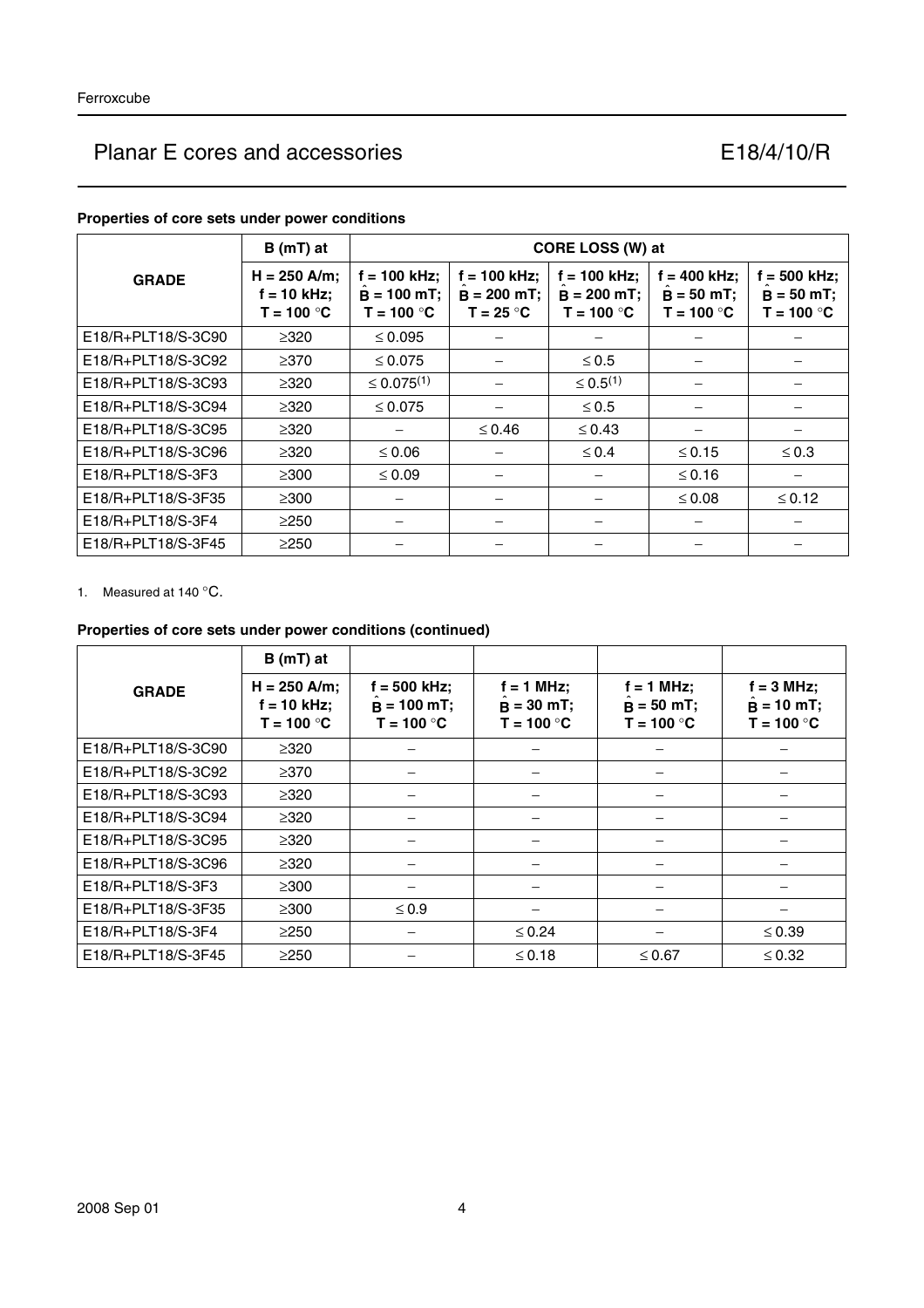### **MOUNTING PARTS**

### **General data and ordering information**



#### **BLISTER TAPE AND REEL**

For blister tape dimensions and construction and reel dimensions, see data sheet "E18/4/10".